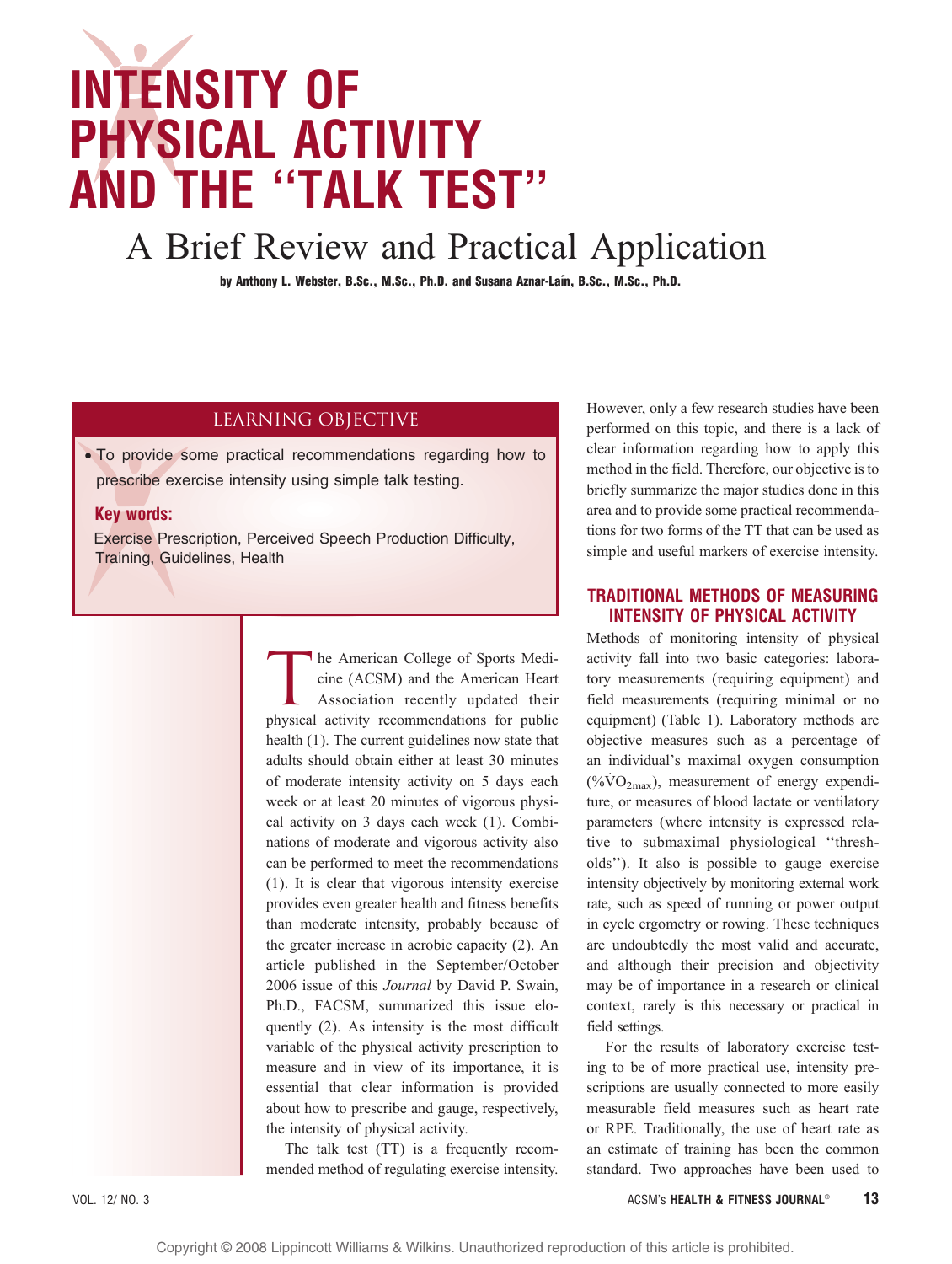# TABLE 1: Common Laboratory and Field Techniques for Measuring Intensity of Physical Activity

| <b>Laboratory Methods</b>                 | <b>Field Methods</b>                            |  |  |  |
|-------------------------------------------|-------------------------------------------------|--|--|--|
| 1. oxygen consumption                     | 1. heart rate                                   |  |  |  |
| 2. submaximal physiological<br>thresholds | 2. metabolic calculations<br>and tables (METs)* |  |  |  |
| -blood lactate kinetics                   | 3. rating of perceived exertion                 |  |  |  |
| -ventilatory parameters                   | 4. talk testing                                 |  |  |  |
| 3. rate of energy expenditure             |                                                 |  |  |  |
| 4. metabolic calculations and tables      |                                                 |  |  |  |
| $(METS)^*$                                |                                                 |  |  |  |
| 5. measurement of power output/speed      |                                                 |  |  |  |

\*METs may be used in both laboratory and field settings. MET indicates metabolic equivalent; RPE, rating of perceived exertion.

express intensity ranges in terms of heart rate: percentage of maximal heart rate (%HRmax) or percentage of heart rate reserve (%HRR) (3). Of these two approaches, %HRR is preferable to %HRmax because the former takes into account both an individual's resting and maximal heart rates (HRR =

> Photo courtesy of Noll Laboratory, The Pennsylvania State University.



14 ACSM's HEALTH & FITNESS JOURNAL® | www.acsm-healthfitness.org **VOL. 12/ NO. 3** VOL. 12/ NO. 3

HRmax  $-$  resting heart rate) (2). For either approach, accurate knowledge of maximal heart rate will improve the precision of the resulting intensity ranges. The best method for gauging maximal heart rate is a maximal exercise test, but in most cases, it is estimated using a standard equation such as 220 – age, although considerable variability (SD,  $\pm 10$  to 12 beats per minute) is associated with such estimates (4). Despite the popularity of use of heart rate, it is important to recognize that it may be influenced by a number of factors other than work intensity (4). Such factors include environmental conditions that influence heat dissipation (especially heat, convective airflow, and humidity), the degree of rest or overtraining of the individual, stress, altitude, illness, and cardiac medications (4).

The RPE scale, despite its subjectivity, has become a valid tool in the monitoring of exercise training programs because it correlates well with blood lactate, heart rate, pulmonary ventilation, and the oxygen uptake responses to exercise (3). The RPE is particularly advantageous in situations where the heart rate response to exercise may be altered (e.g., individuals on heart medications) or where there is little equipment (e.g., heart rate monitors) or ability to measure heart rate manually. The major drawback to the RPE method is that the scale ideally needs to be visible to (or memorized by) the individual while exercising. Consensus exercise guidelines have typically referred to the original 15-category RPE scale, although a modified category-ratio RPE scale also is widely used (3).

# TABLE 2: Classification of Physical Activity Intensity Using %HRR, RPE, Speech Difficulty, and Percentage of Resting Counting TT

| <b>Relative Intensity</b>             |           |            |                                            |                         |
|---------------------------------------|-----------|------------|--------------------------------------------|-------------------------|
| <b>Intensity</b><br><b>Descriptor</b> | % HRR     | <b>RPE</b> | <b>Speech</b><br>$Difficultv^{\dagger}$    | % Resting<br><b>CTT</b> |
| <b>Very light</b>                     | $<$ 20    | $<$ 10     | speech is<br>unaffected<br>from rest       |                         |
| Light                                 | $20 - 39$ | $10 - 11$  | comfortable<br>speech<br>is possible       | >55                     |
| <b>Moderate</b>                       | $40 - 59$ | $12 - 13$  | speech possible<br>with some<br>difficulty | $40 - 55$               |
| Vigorous/hard                         | 60-84     | $14 - 16$  | speech limited to<br>short phrases         | $30 - 40$               |
| Very vigorous/<br>hard                | > 85      | $17 - 19$  | speech is very<br>difficult                | $30$                    |

*i* Individual must speak aloud.

RPE (15-point scale). % resting CTT = % of CTT recorded during a resting state (based on

results from Reference (15)). CTT indicates counting TT.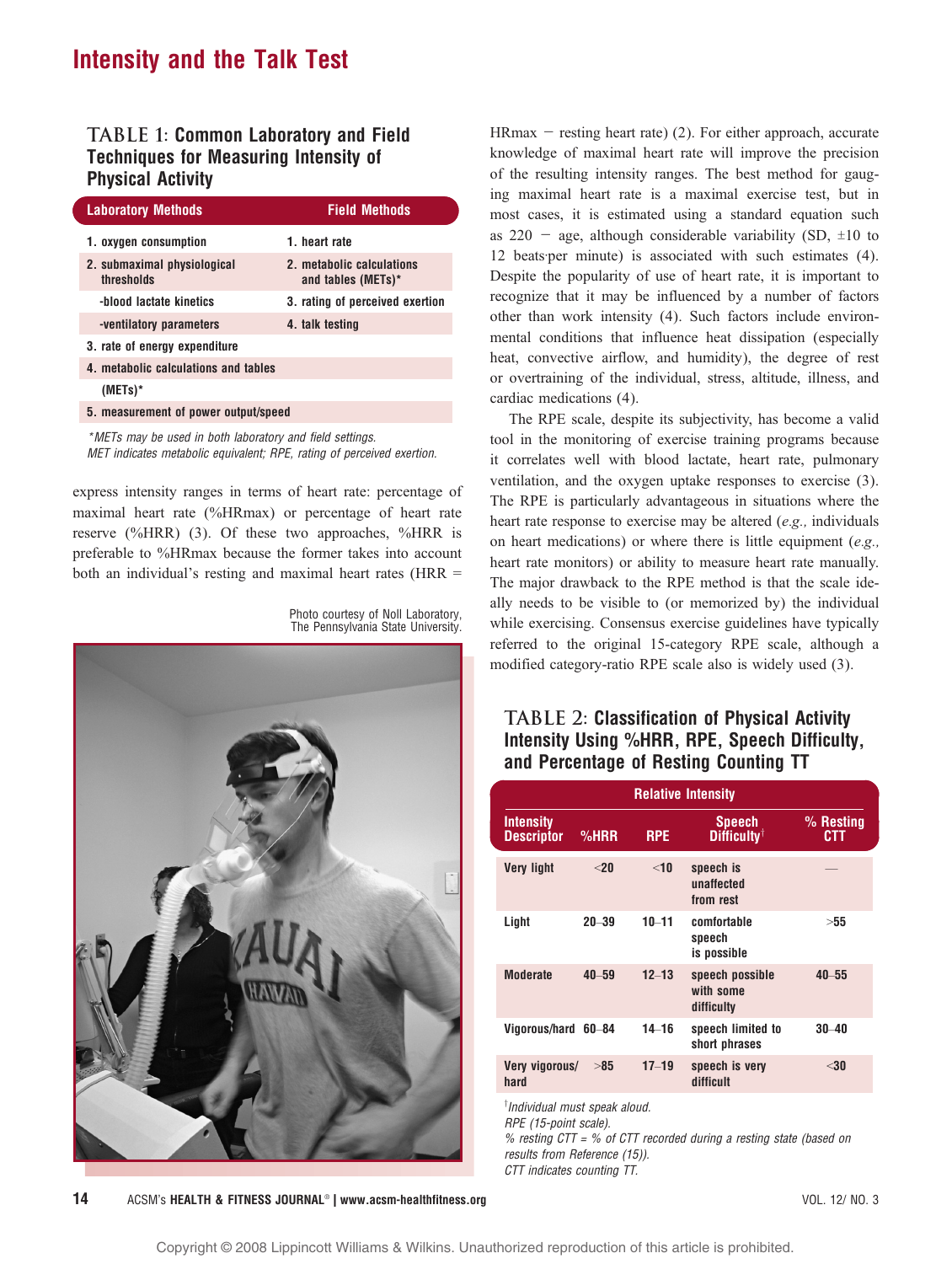One further non-heart rate method is estimation of intensity via the use of metabolic calculations or tables listing the METs of various activities at different levels of intensity (4). Metabolic equivalents are most widely used in a clinical laboratory setting to indicate the metabolic response to exercise, but they also may be used to guide exercise intensity in the field.

From a public health perspective, expression of exercise intensity can be quite adequately expressed by the basic descriptor terms light, moderate, and vigorous/hard (Table 2). This has been apparent in the evolution and simplification of physical activity recommendations over the last two decades toward the widely accepted current guidelines (1). In Table 2, information is provided regarding standardization of intensity zones from "very light" up to "very hard" together with some guidelines as to how these may relate to speech difficulty and talk testing.

#### THE ''TALK TEST'' AS A MEASURE OF EXERCISE INTENSITY

For almost two decades, the basic TT has been recommended in some circles as a simple and subjective method of regulating exercise intensity (5). However, it has failed to gain widespread acceptance, largely because of vague descriptions in the literature. Examples of such descriptions include "...if you cannot carry out a conversation fairly comfortably while walking or

Photo courtesy of Susana Aznar-Laín, B.Sc., M.Sc., Ph.D.



jogging, you may be performing at a pace that is too intense for your level of fitness," (6) "...you should be able to carry on a conversation by piecing together short sentences without gasping for air,"  $(7)$  and "...if the exercise intensity is sufficient so that the patient can just respond to conversation then the intensity may be just about right..."  $(8)$ . A common thread through all these descriptions is that high levels of ventilatory control are required for comfortable speech and that if an individual is unable to talk comfortably during exercise, the intensity is likely to be above the ventilatory threshold. For many, this might represent an exercise intensity that may be excessive for their fitness level (5). The goal of the TT, therefore, is to select an intensity where comfortable speech is still just possible. In the mid to late 1990s, studies, in the form of research abstracts, began to emerge that suggested that the TT was a viable method of ensuring that exercise intensity fell within recommended guidelines for developing cardiorespiratory fitness, although concern was raised that some individuals exceeded intensity recommendations while using this technique. Dehart-Beverley et al. (9) hypothesized that the TT would be related to objectively determined ventilatory threshold in young healthy students and indeed found that this was the case. This finding was subsequently replicated by the same group in healthy adults, well-trained individuals (10), and patients with stable cardiovascular disease (11). In more recent studies, this group also has demonstrated that the TT is an appropriate guide of exercise intensity for cardiac patients both in the laboratory and in the field (12) and also that it can be used to ensure that they avoid exertional ischemia (13). In addition, the TT has recently been shown to be a consistent method of assessing intensity across different modes of exercise (8). Although the results of the above studies are encouraging, it must be noted that conclusions have been based on group average results and that there often is considerable variability in heart rate during exercise guided by the TT alone (SD of up to 22% to 23% of HRR (12)).

Rotstein et al. (14) used a 13-level perceived speech production difficulty (PSPD) scale (1 [not at all difficult to speak] up to 13 [impossible to speak]) to ascertain speech difficulty in young healthy subjects during a graded incremental treadmill test to exhaustion. The study found that, although PSPD was tightly associated with heart rate, oxygen consumption, and ventilation, the PSPDs at each individual's ventilatory threshold were scattered widely across the PSPD scale. The authors therefore concluded that the TT may result in underestimation or overestimation of optimum training intensity for a significant number of individuals and that it was a questionable substitute for more objective measures of intensity such as heart rate.

Norman et al. (15) expanded on the traditional concept of the TT as a ceiling gauge and developed a more complex CTT where both lower and upper intensity limits could be ascertained. This test involved taking a deep breath and then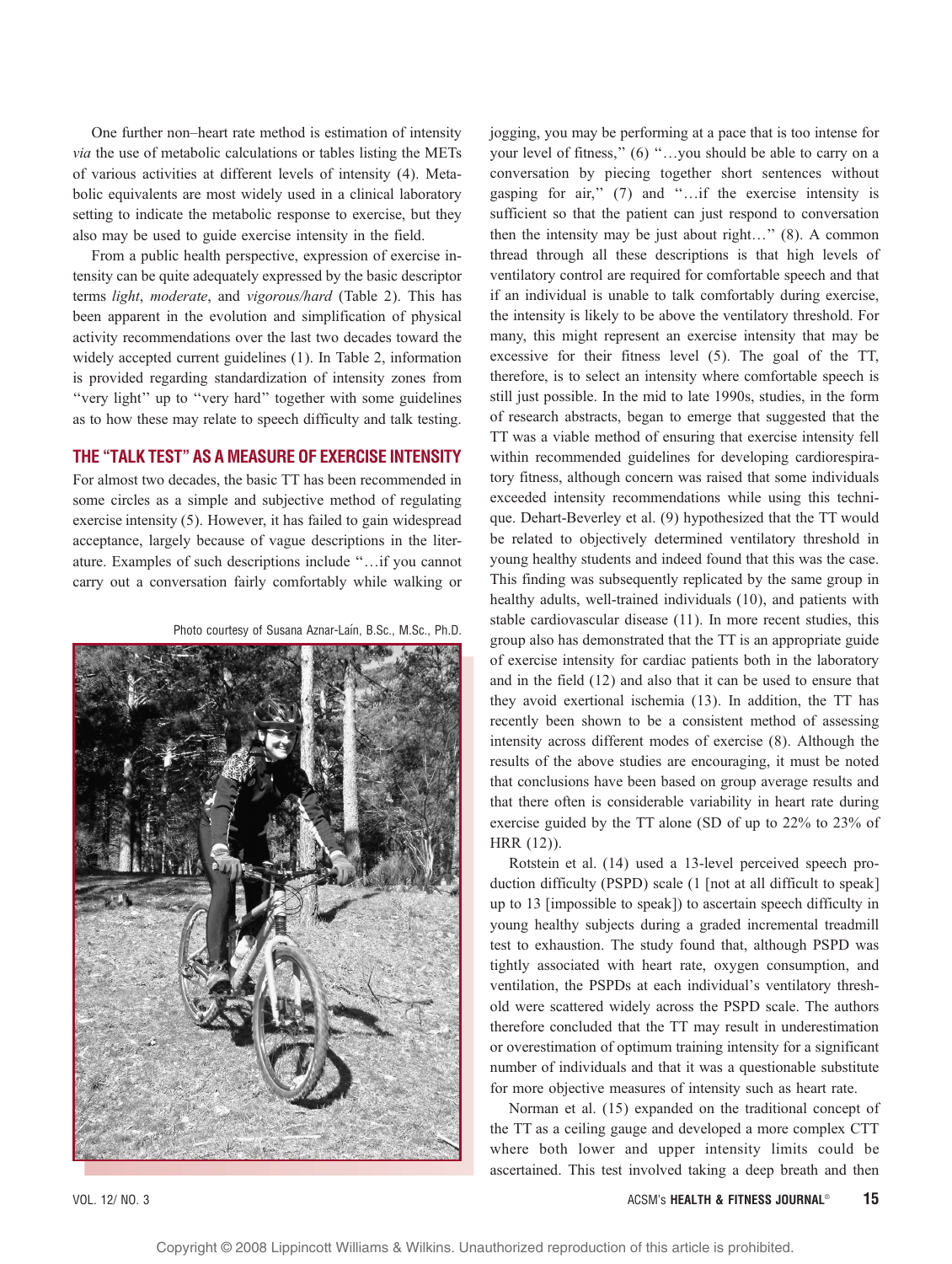# Intensity and the Talk Test

counting out loud, at the subject's normal pace, using the sequence "one-one thousand, two-one thousand, three-one thousand, etc.'' before having to take a second breath. This CTT procedure was first done at rest and then during exercise at various incremental exercise intensities. The highest complete count attained under each condition was recorded (a partial count such as "five-one..." before the second breath would not be included). The CTT count was obviously the highest during rest and progressively lower as exercise intensity (and the demand on ventilation) increased. Exercise intensity was then expressed as a percentage of the resting CTT count (%CTT), with higher %CTT representing lower exercise intensities and vice versa. These investigators found that, in a young healthy population, exercising between 30%CTT and 55%CTT was consistent with the ACSM recommendations for moderate-to-hard exercise intensities (40%/50% to 84% HRR or 12 to 16 on the RPE scale). For example, if the individual reached 13 ("thirteen-one thousand") at rest using the CTT method, their low-intensity target would be approximately seven ("seven-one thousand" or 55%CTT), and their highintensity target would be approximately four ("four-one" thousand" or 30%CTT). Higher CTT counts than "seven-one thousand'' would represent an intensity that would be lower than recommended, and lower counts than "four-one thousand'' would indicate a higher intensity than recommended. Further research on the CTT by the same group also has shown that it is well correlated with oxygen consumption in young healthy subjects. Although in need of further research, the CTT seems to be a useful tool that may allow intensity ranges to be ascertained through a simple verbal test.

Therefore, overall, the weight of evidence to this point suggests that ''talk testing'' is a useful subjective method for monitoring exercise intensity. For most of the general population, the TT alone will likely result in a training intensity consistent with current public health recommendations. However, given the concerns regarding individual variability, we suggest that, whichever type of TT is used, it should first be standardized against a target heart rate range for each individual. Some practical recommendations are discussed below.

#### HOW TO USE THE TWO FORMS OF TT IN THE FIELD

If a heart rate monitor is not available, individuals must first be instructed on how to measure heart rate manually, using either the radial or the carotid pulse. A resting heart rate may be taken to practice this procedure. An exercise heart rate range (e.g., in most instances corresponding to moderate-to-vigorous physical activity) must then be calculated for the individual using the HRR method.

1. Modified TT. In the field, after a 5- to 10-minute warm-up, the individual should be instructed to gradually increase walking or jogging speed, depending on fitness level, until

Photo courtesy of Noll Laboratory, The Pennsylvania State University.



a steady-state heart rate within the moderate-to-vigorous range is reached. For unfit individuals or those unaccustomed to physical activity, it may initially be appropriate to select a heart rate within the lower end of this range, whereas for those more accustomed to physical activity, the higher end of the range may be used. At this point, the individual should recite a standard sentence or phrase aloud (such as the 31-word Pledge of Allegiance that is widely known to most Americans) and subjectively assess the level of speech difficulty associated with that intensity of exercise. This level of speech difficulty may then serve on its own as a simple gauge of ''ceiling'' intensity for future activity. The process should be repeated periodically as the individual adapts to the physical activity program.

2. Counting TT. In the field, after a 5- to 10-minute warm-up, the individual should establish a steady-state exercise heart rate toward the lower end of the target zone. At this point, the individual should take a deep breath and then count aloud ("one-one thousand, two-one thousand," etc.) at their usual talking speed. The highest complete count